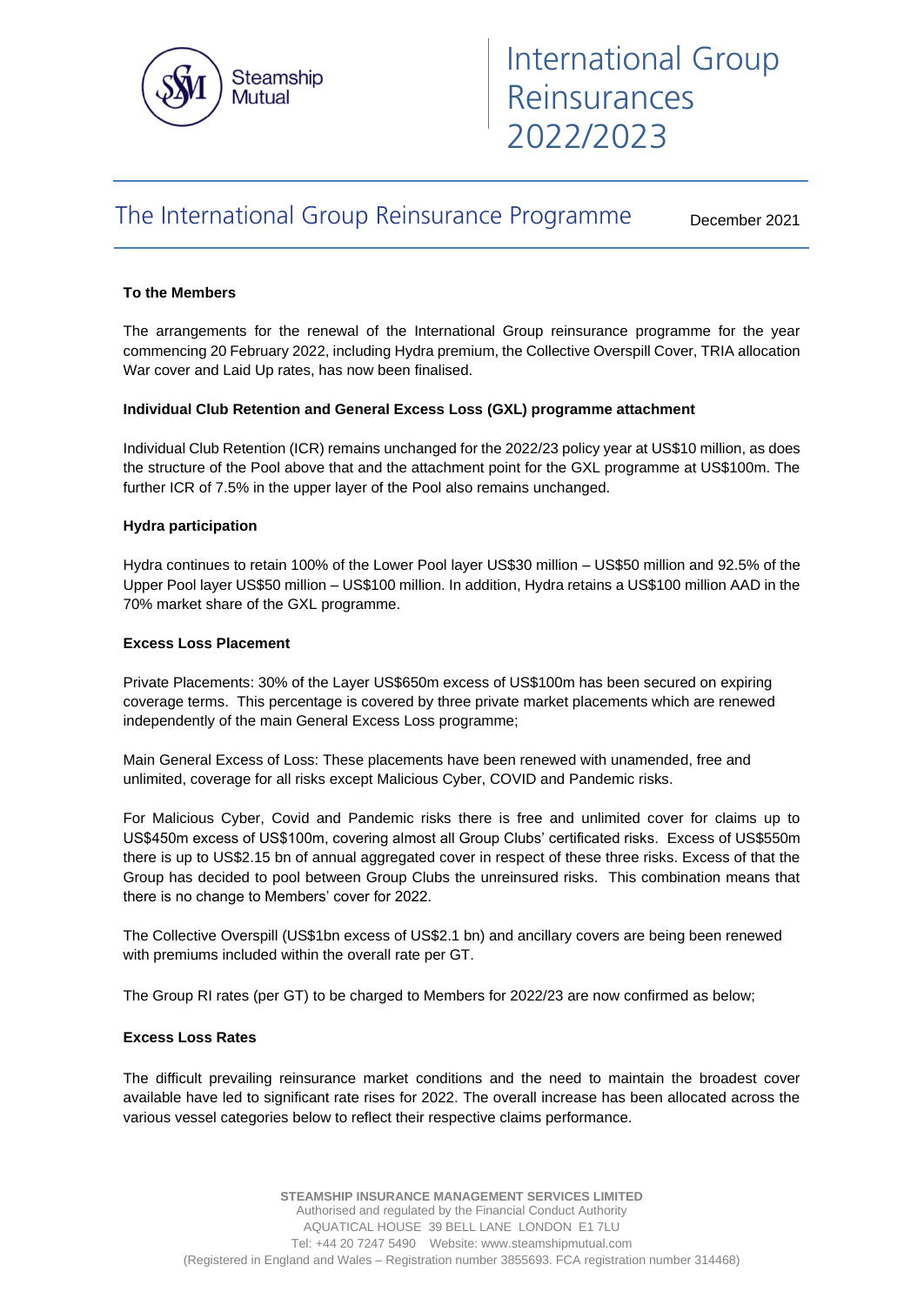# **Owned Entries**

| <b>Tonnage Category</b> | 2022 rate per g.t. | % change from 2021 |
|-------------------------|--------------------|--------------------|
| Persistent Oil tankers  | \$0.6469           | $+15%$             |
| <b>Clean Tankers</b>    | \$0.3666           | $+40%$             |
| Dry                     | \$0.5639           | $+40%$             |
| <b>FCC</b>              | \$0.6586           | $+55%$             |
| Passenger               | \$3.8677           | $+18.6%$           |



#### **U.S. Oil Pollution Surcharge 2022/23**

The surcharge will remain at nil for 2022/23

#### **US Terrorism Risk Insurance Act (TRIA)**

TRIA has been further extended by the Terrorism Risk Insurance Program Reauthorisation Act of 2019 up to 2027. TRIA continues to apply to worldwide trading US flag vessels in the MARAD programme only.